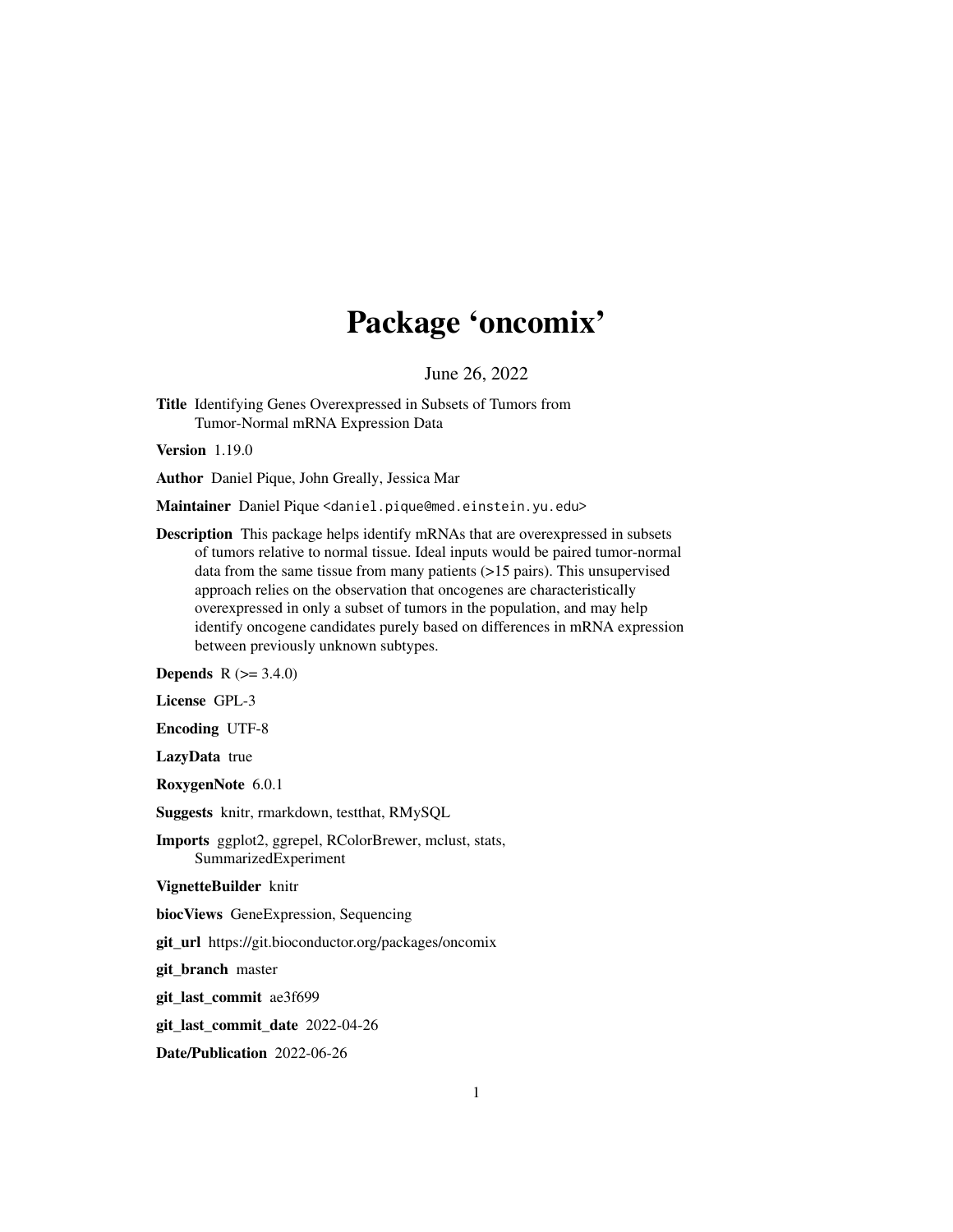### <span id="page-1-0"></span>R topics documented:

| Index | 10 |
|-------|----|
|       |    |
|       |    |
|       |    |
|       |    |
|       |    |
|       |    |
|       |    |
|       |    |
|       |    |
|       |    |

exprNmlIsof *Human Breast Cancer RNA-sequencing data from TCGA - Adj. Normal Tissue*

#### Description

These RNA-sequencing expression data were obtained from the Cancer Genome Atlas project (now the Genomic Data Commons (GDC)). The sequencing data were generated from adjacent normal breast tissue data from 113 patients with breast cancer. Quantification of RNA expression values was performed using standard GDC pipelines. The expression values are reported in transcripts per million reads. Out of an initial 73,599 RNA transcripts, 700 are included as part of this dataset. These 700 transcripts represent a random subset of the transcripts with at least 20 samples. Rows contain anonymized patient identifiers, while columns contain UCSC gene symbols.

#### Author(s)

Daniel Pique <daniel.pique@med.einstein.yu.edu>

#### References

<https://gdc.cancer.gov/>

exprTumIsof *Human Breast Cancer RNA-sequencing data from TCGA - Tumor Tissue*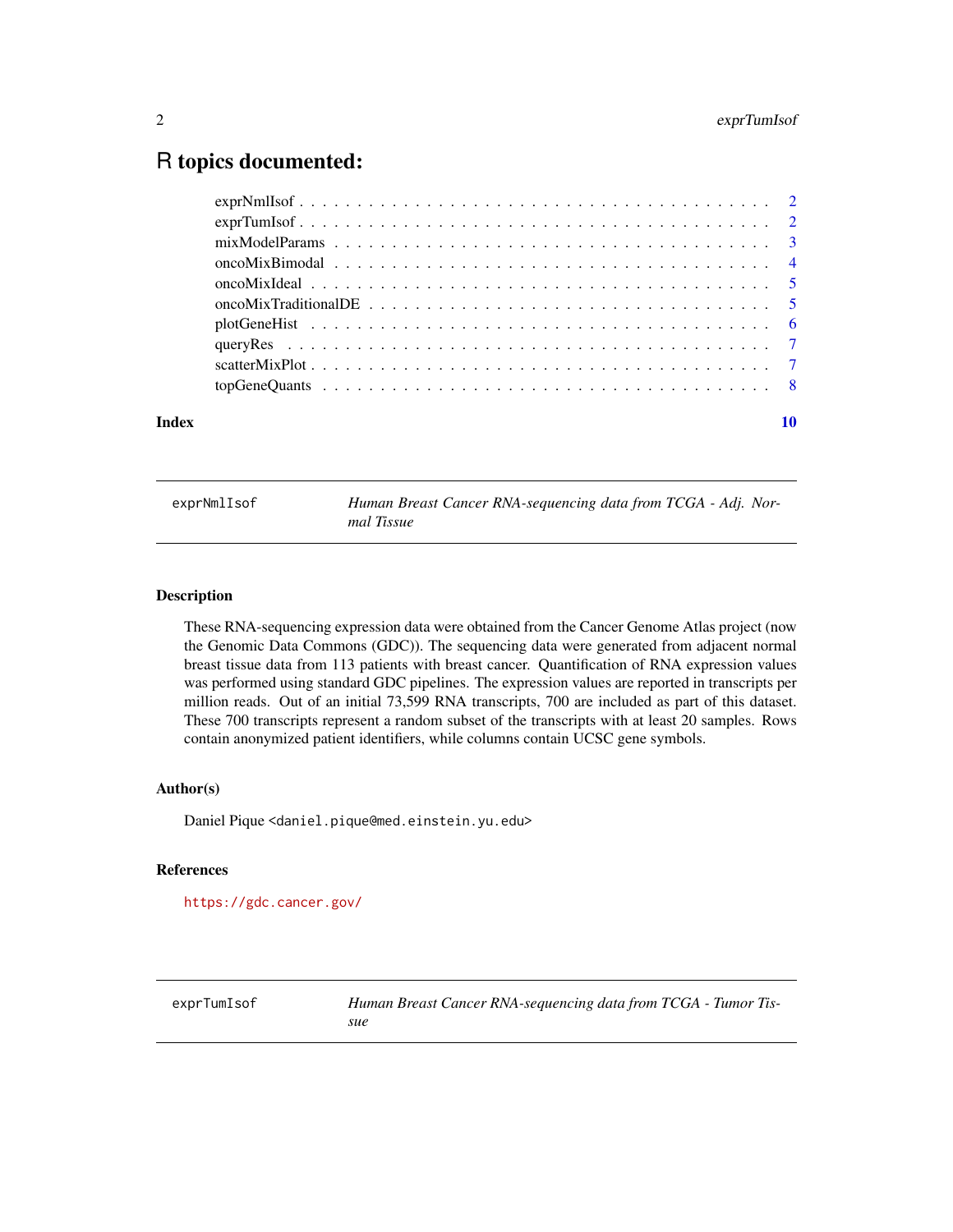#### <span id="page-2-0"></span>mixModelParams 3

#### **Description**

These RNA-sequencing expression data were obtained from the Cancer Genome Atlas project (now the Genomic Data Commons (GDC)). The sequencing data were generated from breast carcinoma samples from 113 patients. Quantification of RNA expression values was performed using standard GDC pipelines. The expression values are reported in transcripts per million reads. Out of an initial 73,599 RNA transcripts, 700 are included as part of this dataset. These 700 transcripts represent a random subset of the transcripts with at least 20 anonymized patient identifiers, while columns contain UCSC gene symbols.

#### Author(s)

Daniel Pique <daniel.pique@med.einstein.yu.edu>

#### References

<https://gdc.cancer.gov/>

<span id="page-2-1"></span>

| mixModelParams | Generate the parameters for two 2-component Gaussian mixture mod- |
|----------------|-------------------------------------------------------------------|
|                | els with equal variances                                          |

#### Description

This function allows you to generate the parameters for two 2-component Gaussian mixture model with equal variances from 2 matrices of data with a priori labels (eg tumor vs normal.) This application was originally intended for matrices of gene expression data treated with 2 conditions.

#### Usage

mixModelParams(exprNml, exprTum)

#### Arguments

| exprNml | A dataframe (S3 or S4), matrix, or Summarized Experiment object containing<br>normal data with patients as columns and genes as rows. |
|---------|---------------------------------------------------------------------------------------------------------------------------------------|
| exprTum | A dataframe (S3 or S4), matrix, or Summarized Experiment object containing<br>tumor data with patients as columns and genes as rows.  |

#### Value

Returns a dataframe, each element of which contains the 12 mixture model parameters for each gene in an n x 12 matrix, where n is the number of genes.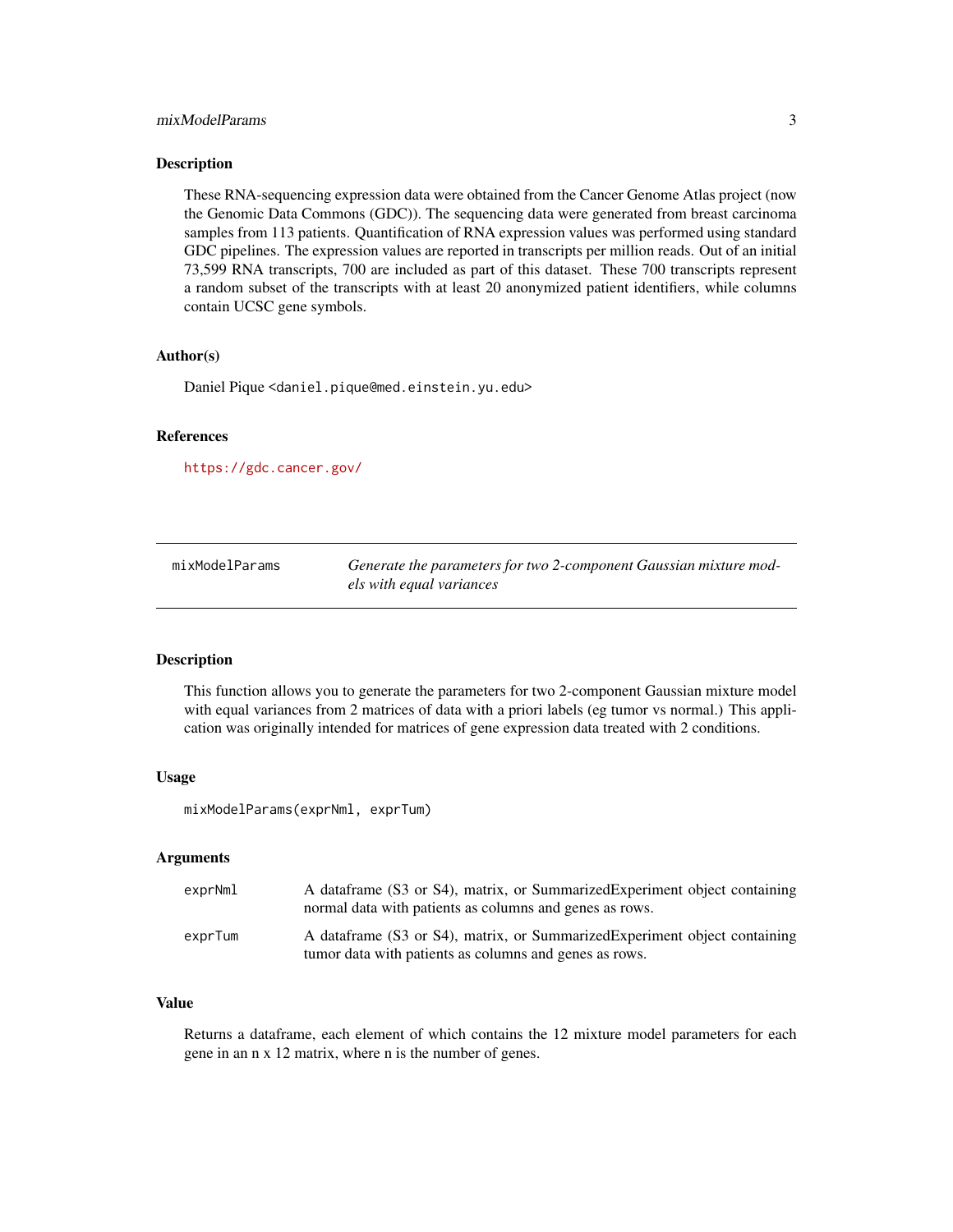#### Examples

```
exprNml <- as.data.frame(matrix(data=rgamma(n=150, shape=2, rate=2),
nrow=10, ncol=15))
colnames(exprNml) <- paste0("patientN", seq_len(ncol(exprNml)))
rownames(exprNml) <- paste0("gene", seq_len(nrow(exprNml)))
exprTum <- as.data.frame(matrix(data=rgamma(n=150, shape=4, rate=3),
nrow=10, ncol=15))
colnames(exprTum) <- paste0("patientT", seq_len(ncol(exprTum)))
rownames(exprTum) <- paste0("gene", seq_len(nrow(exprTum)))
mmParams <- mixModelParams(exprNml, exprTum)
```
oncoMixBimodal *Creating a schematic of a 2-component mixture model*

#### Description

This function allows you to generate a plot

#### Usage

```
oncoMixBimodal(means = c(3, 7))
```
#### Arguments

means Set the values for the difference between parameter means

#### Value

Returns a ggplot object that shows a 2-component Gaussian mixture model

#### Examples

```
oncoMixBimodal(means=c(3,7))
oncoMixBimodal(means=c(3,10))
```
<span id="page-3-0"></span>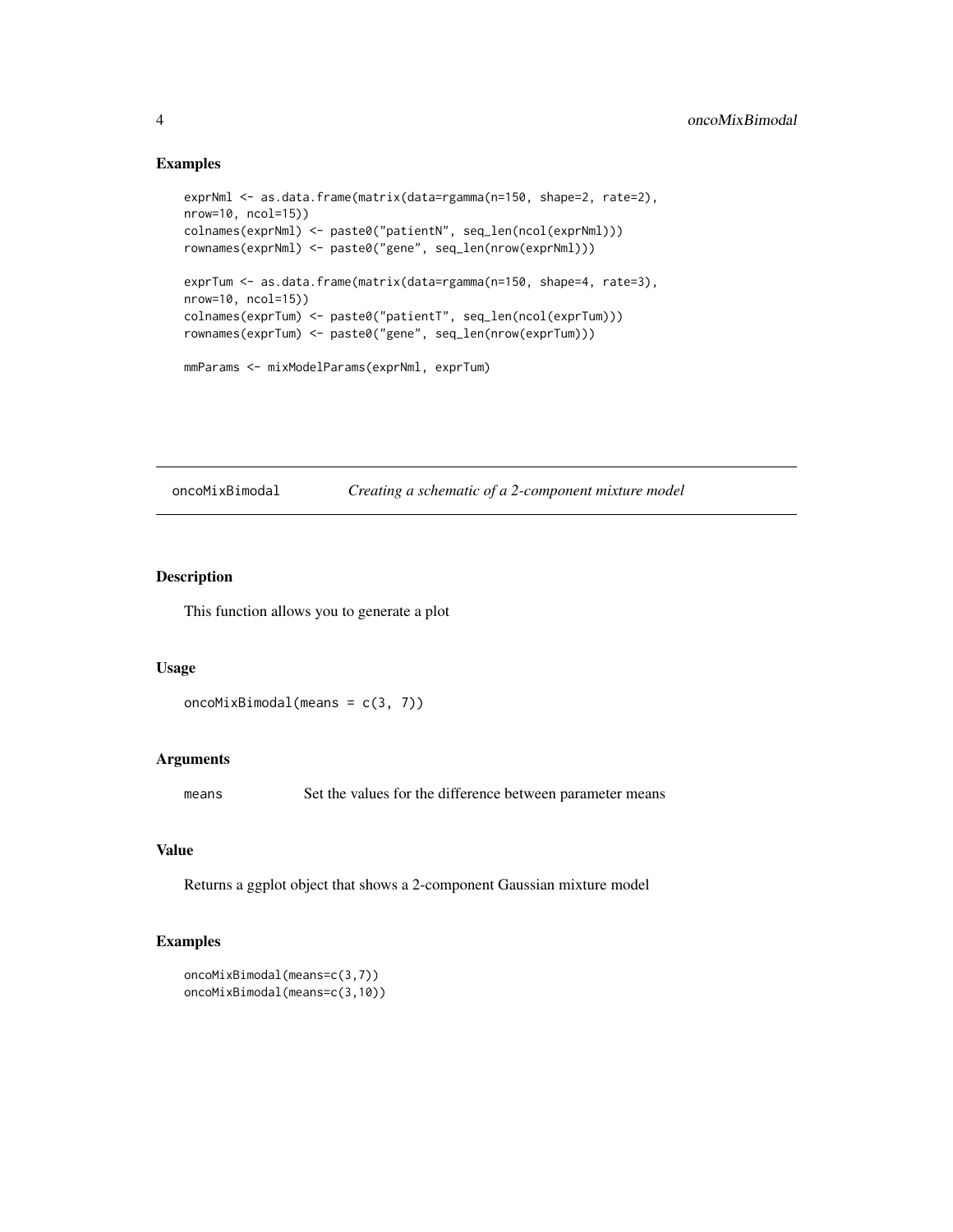<span id="page-4-0"></span>

#### Description

This function allows you to generate a plot

#### Usage

oncoMixIdeal(means =  $c(3, 7)$ )

#### Arguments

means Set the difference between parameter means for the overexpressed (oe) group. Defaults to  $c(3,7)$ 

#### Value

Returns a ggplot object that shows the statistical model for an idealized/theoretical oncogene candidate mRNA that is overexpressed in a subset of tumors

#### Examples

```
oncoMixIdeal(means=c(3,10))
oncoMixIdeal(means=c(2,18.5))
```
oncoMixTraditionalDE *Creating a schematic of a traditional diff. expression experiment*

#### Description

This function allows you to generate a schematic of the assumptions of a traditional DE expermiment between two known groups.

#### Usage

```
oncoMixTraditionalDE(means = c(3, 7))
```
#### Arguments

means Set the values for the difference between parameter means

#### Value

Returns a ggplot object that shows the traditional method (2 sample t-test) for mRNA differential expression.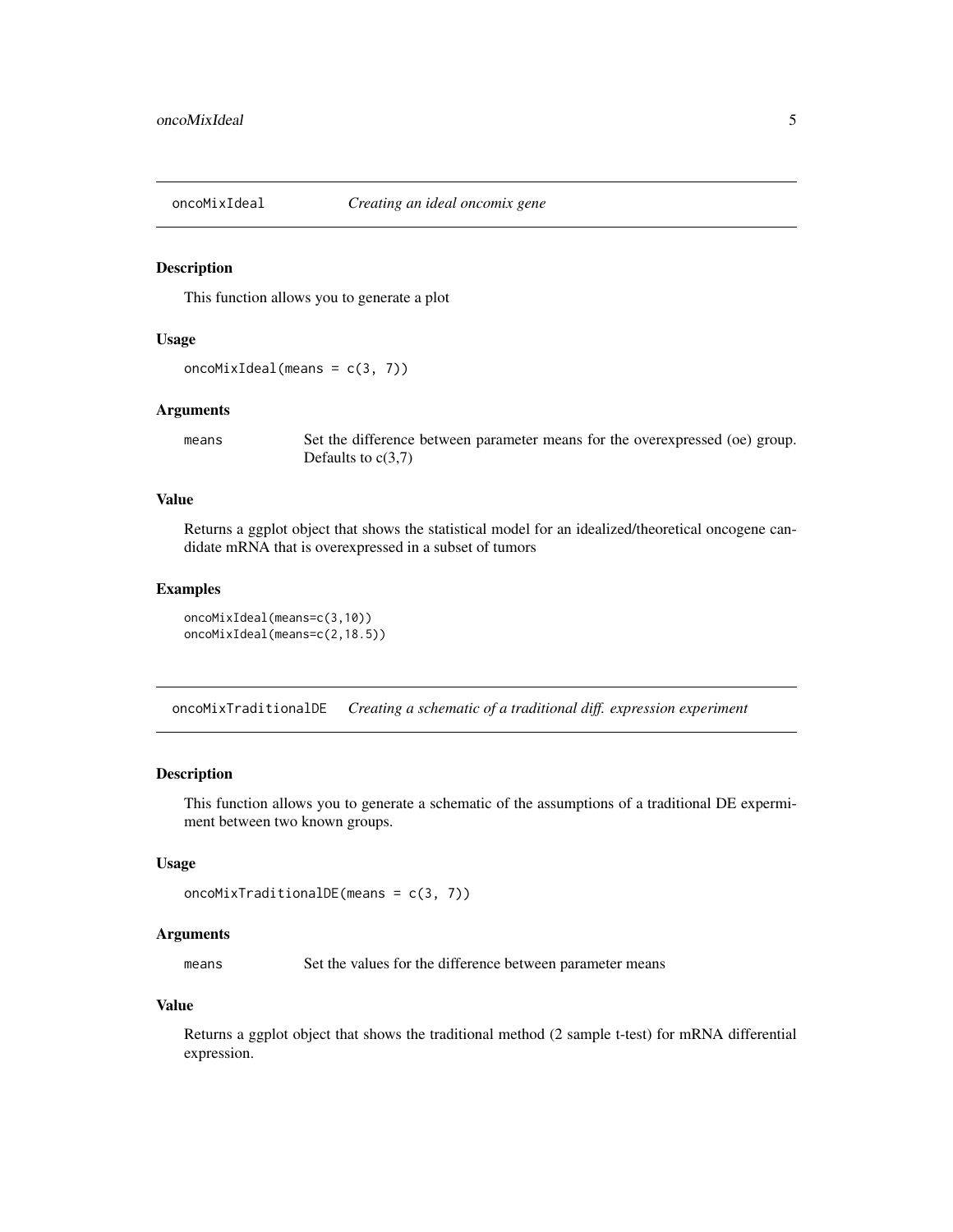#### Examples

```
oncoMixTraditionalDE(means=c(3,7))
oncoMixTraditionalDE(means=c(3,10))
```
plotGeneHist *Plot a histogram of gene expression values from tumor and adjacent normal tissue.*

#### Description

This function allows you to plot a histogram of gene expression values from tumor and adjacent normal tissue with the option of including the best fitting Gaussian curve.

#### Usage

plotGeneHist(mmParams, exprNml, exprTum, isof)

#### Arguments

| mmParams | The output from the getMixModelParams function.                                                                                       |
|----------|---------------------------------------------------------------------------------------------------------------------------------------|
| exprNml  | A dataframe (S3 or S4), matrix, or Summarized Experiment object containing<br>normal data with patients as columns and genes as rows. |
| exprTum  | A dataframe (S3 or S4), matrix, or SummarizedExperiment object containing<br>tumor data with patients as columns and genes as rows.   |
| isof     | The gene isoform to visualize.                                                                                                        |

#### Value

Returns a histogram of the gene expression values from the two groups.

#### See Also

[mixModelParams](#page-2-1)

#### Examples

```
exprNml <- as.data.frame(matrix(data=rgamma(n=150, shape=2, rate=2),
nrow=10, ncol=15))
colnames(exprNml) <- paste0("patientN", seq_len(ncol(exprNml)))
rownames(exprNml) <- paste0("gene", seq_len(nrow(exprNml)))
```

```
exprTum <- as.data.frame(matrix(data=rgamma(n=150, shape=4, rate=3),
nrow=10, ncol=15))
colnames(exprTum) <- paste0("patientT", seq_len(ncol(exprTum)))
rownames(exprTum) <- paste0("gene", seq_len(nrow(exprTum)))
mmParams <- mixModelParams(exprNml, exprTum)
isof <- rownames(mmParams)[1]
plotGeneHist(mmParams, exprNml, exprTum, isof)
```
<span id="page-5-0"></span>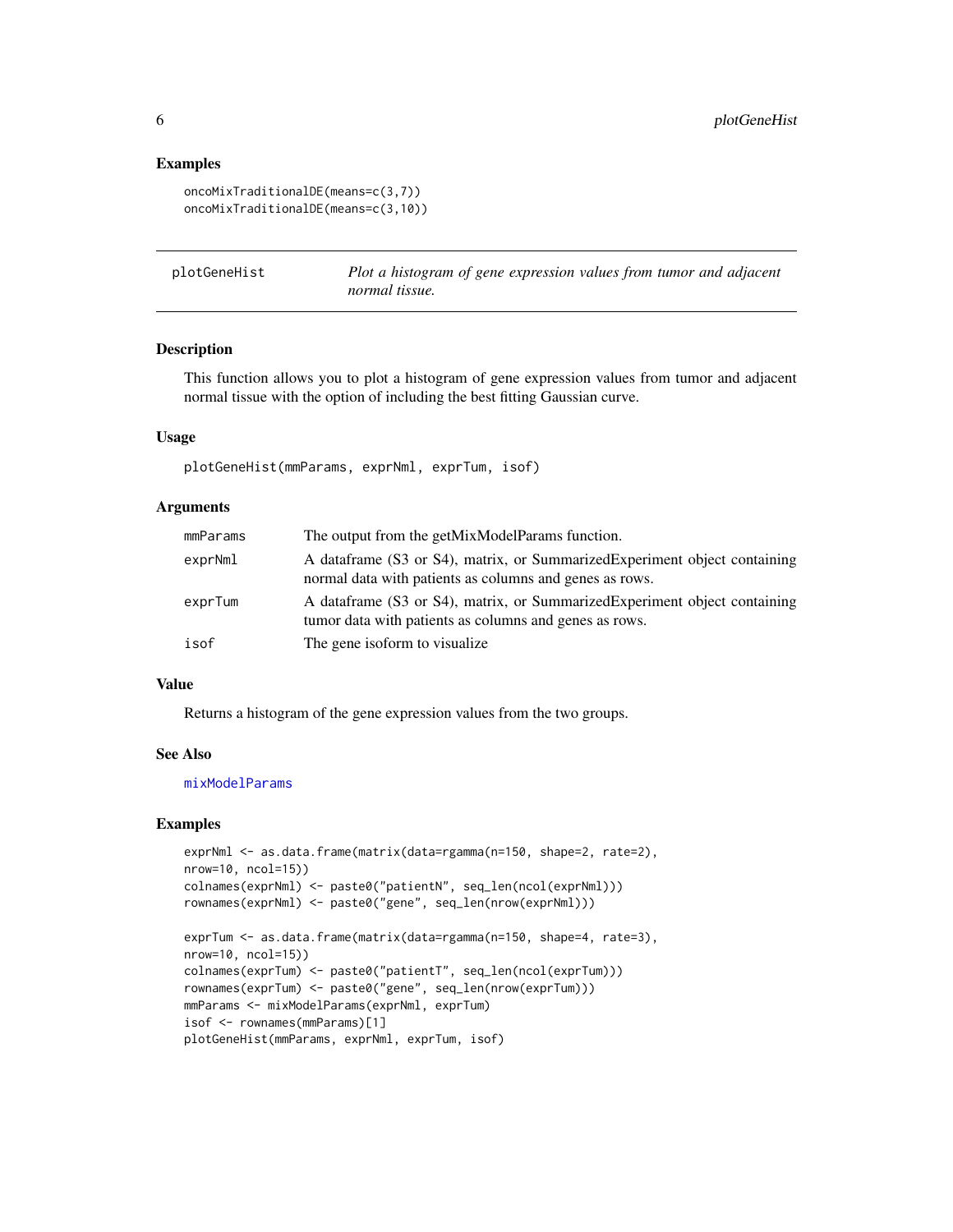<span id="page-6-0"></span>

#### **Description**

These data were downloaded in September 2017 from the url listed below and represent a mapping between gene symbols in ongene, an oncogene database curated from the scientific literature, and gene identifiers from the University of California, Santa Cruz's genomic database.

#### Author(s)

Min Zhao <mzhao@usc.edu.au>

#### References

[http://ongene.bioinfo-minzhao.org/ongene\\_human.txt](http://ongene.bioinfo-minzhao.org/ongene_human.txt)

scatterMixPlot *Generate a scatter plot with the output from mixModelParams*

#### Description

This function allows you to generate the parameters for two 2-component mixture models with equal variances

#### Usage

```
scatterMixPlot(mmParams, selIndThresh = 1, geneLabels = NULL)
```
#### Arguments

| mmParams     | The output from the mixModelParams function. Will utilize the deltaMu2 and<br>deltaMu1 rows.                                                                                                               |
|--------------|------------------------------------------------------------------------------------------------------------------------------------------------------------------------------------------------------------|
| selIndThresh | This is the selectivity index threshold to use. All genes with SI values above this<br>threshold will be highlighted in purple. Specify either selled Thresh or geneLa-<br>bels (not both simultaneously). |
| geneLabels   | A character vector of gene names used to label the genes with that name on<br>the scatter plot. Specify either sellndThresh or geneLabels (not both simultane-<br>ously).                                  |

#### Value

Returns a ggplot scatter object that can be plotted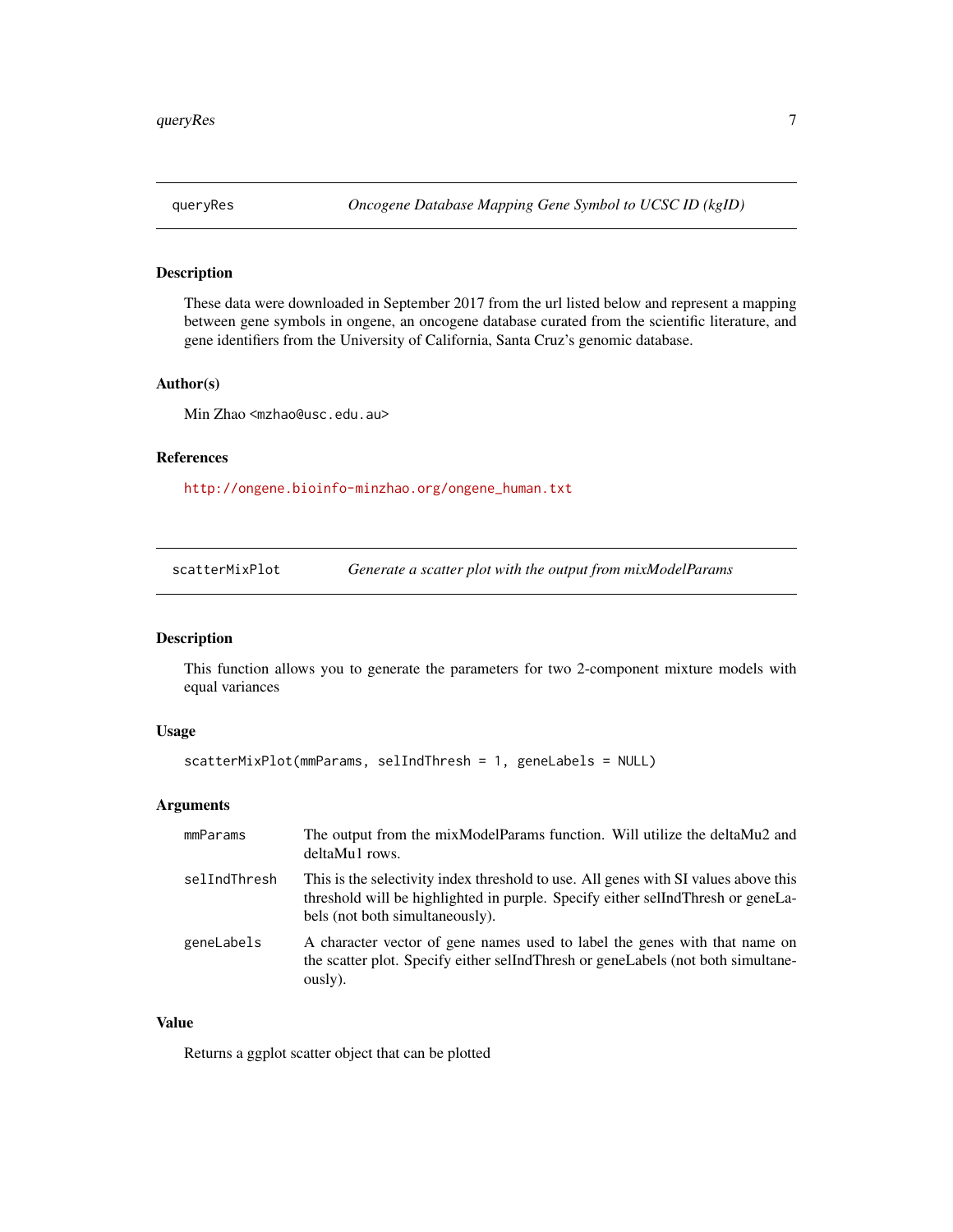#### <span id="page-7-0"></span>See Also

[mixModelParams](#page-2-1)

#### Examples

```
exprNml <- as.data.frame(matrix(data=rgamma(n=150, shape=2, rate=2),
nrow=10, ncol=15))
colnames(exprNml) <- paste0("patientN", seq_len(ncol(exprNml)))
rownames(exprNml) <- paste0("gene", seq_len(nrow(exprNml)))
exprTum <- as.data.frame(matrix(data=rgamma(n=150, shape=4, rate=3),
nrow=10, ncol=15))
colnames(exprTum) <- paste0("patientT", seq_len(ncol(exprTum)))
rownames(exprTum) <- paste0("gene", seq_len(nrow(exprTum)))
mmParams <- mixModelParams(exprNml, exprTum)
scatterMixPlot(mmParams)
```
topGeneQuants *Identify genes that meet pre-specified quantiles*

#### Description

This function allows you to subset genes that are above pre-specified quantiles and that most closely resemble the distribution of oncogenes.

#### Usage

```
topGeneQuants(mmParams, deltMu2Thr = 90, deltMu1Thr = 10, siThr = 0.99)
```
#### Arguments

| mmParams   | The output from the mixModelParams function.                                                                               |
|------------|----------------------------------------------------------------------------------------------------------------------------|
| deltMu2Thr | The percentile threshold for the deltaMu2 statistic. All genes exceeding this<br>percentile threshold will be selected.    |
| deltMu1Thr | The percentile threshold for the deltaMu1 statistic. All genes exceeding this<br>percentile threshold will be selected.    |
| siThr      | The threshold for the selectivity index statistic (between 0-1). All genes exceed-<br>ing this threshold will be selected. |

#### Value

Returns a dataframe containing all genes meeting the prespecified thresholds.

#### See Also

[mixModelParams](#page-2-1)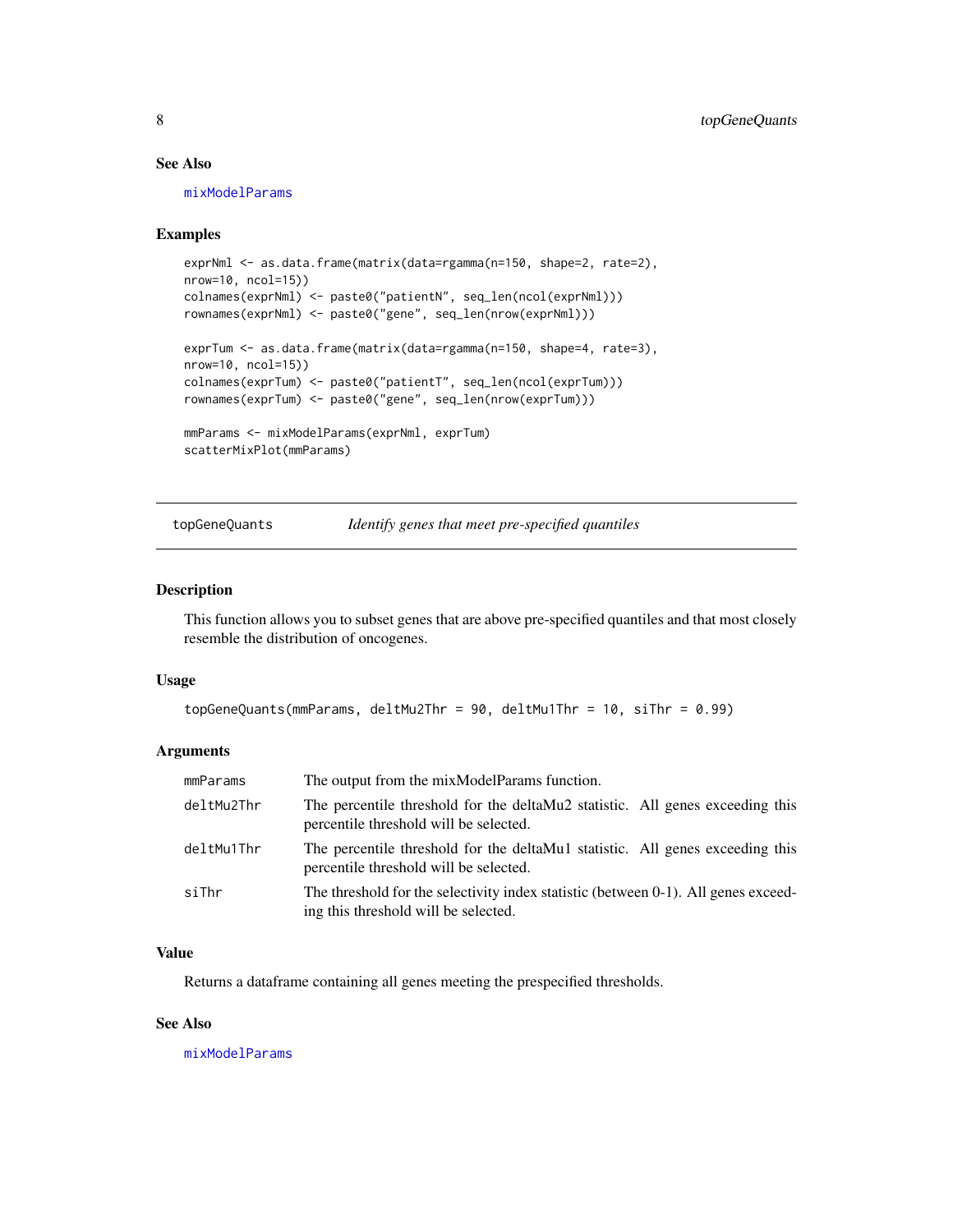#### topGeneQuants 9

#### Examples

```
exprNml <- as.data.frame(matrix(data=rgamma(n=150, shape=2, rate=2),
nrow=10, ncol=15))
colnames(exprNml) <- paste0("patientN", seq_len(ncol(exprNml)))
rownames(exprNml) <- paste0("gene", seq_len(nrow(exprNml)))
exprTum <- as.data.frame(matrix(data=rgamma(n=150, shape=4, rate=3),
nrow=10, ncol=15))
colnames(exprTum) <- paste0("patientT", seq_len(ncol(exprTum)))
rownames(exprTum) <- paste0("gene", seq_len(nrow(exprTum)))
mmParams <- mixModelParams(exprNml, exprTum)
```

```
topGeneQuants(mmParams)
```